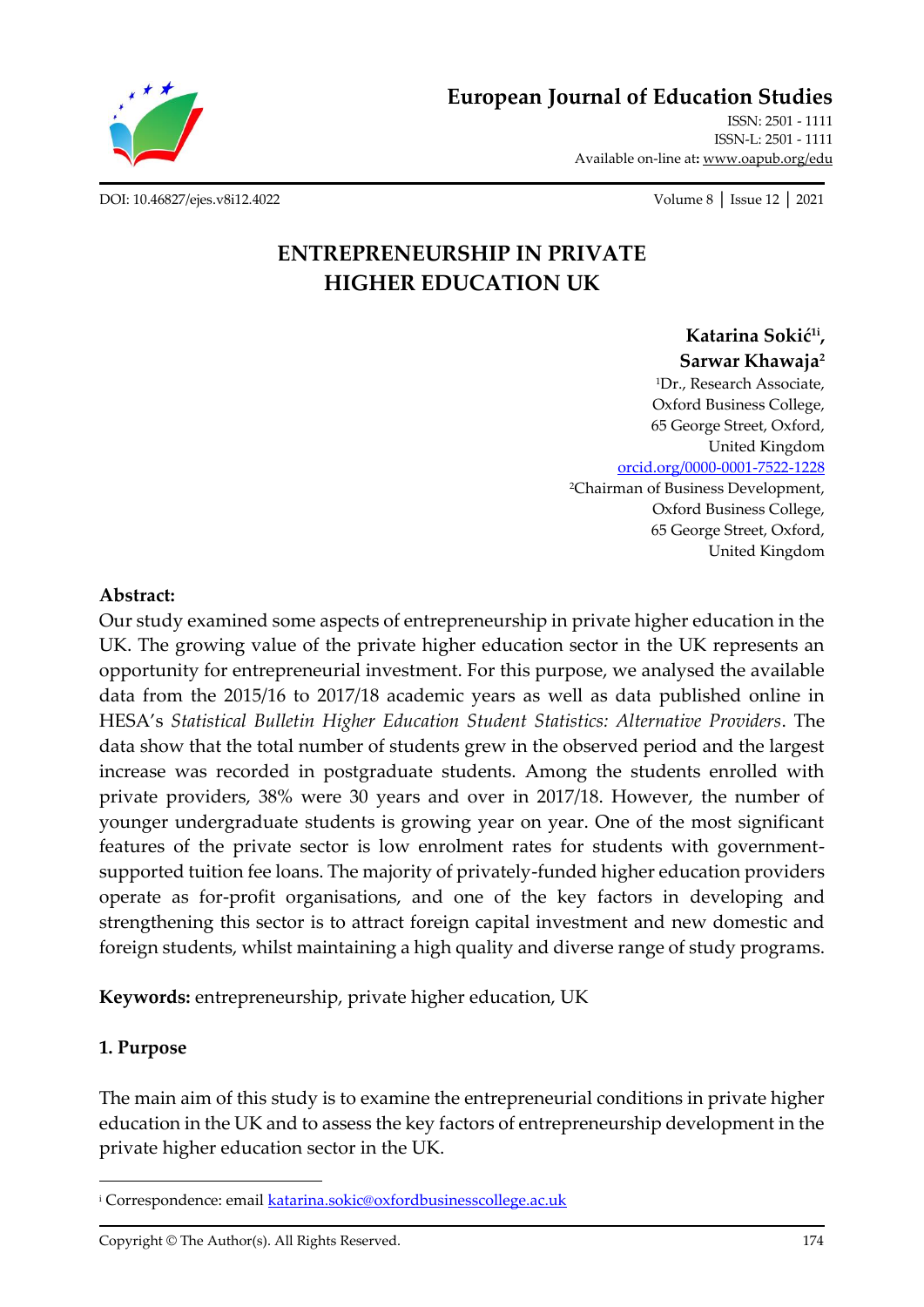## **2. Introduction**

Until recently, higher education in the UK was confined to the public sector whereby higher education took place at universities and college (Hunt & Bolivier, 2019a). The private higher education sector in the United Kingdom also now has a notable role to play and consists mainly of colleges for professional development and professional training in various fields, such as accounting, psychotherapy, low, design, arts, etc. CGHE's research (2019) indicates that over half of the UK's private providers offer courses in business and administration (56%), health and social care (20%) and creative arts and design (14%).

However, the relatively low number of Science, Technology, Engineering and Mathematics (STEM) courses is noticeable: only 7% of providers offer computer science courses; engineering and technology courses are offered by 6% of providers and fewer than 1% of private providers offer courses in mathematics (CGHE, 2019). Given that STEM programmes teach the skills required for the technological development of the global community (Kara, Tonin, & Vlassopoulos, 2021), it would be desirable for private providers to recognise this educational trend and increase their competitiveness in the education sector.

Hunt and Boliver (2019) point out that data concerning the actual number of students at private higher education institutions in the UK are unknown, as most private providers did not respond to the survey (response rates are typically around 40%). According to the available data from 2016/17, there were 58,735 students at private higher education institutions, representing around 2 per cent of the total student population in the UK: 2,564,470 (HESA, 2018a).

Similarly, the reasons why so many private higher education institutions (prHEIs) fail shortly after being founded and the causes of high dropout rates among undergraduate students at prHEI's are also unknown.

In the last three decades, higher education around the world has been transformed from a "mass" to a "universal" system available to a wide range of students, with the help of financial support and easier entry into the country of study (Calderon, 2018). Official recent data show that, over the past three years, interest in higher education has grown significantly despite the challenges of the COVID 19 pandemic and shutdowns. The Office for Budget Responsibility of the United Kingdom has projected an increase of 100,000 in the number of home (UK) students between 2019 and 2021 (Hillman, 2018).

We can already clearly see that the post-pandemic recession will stimulate interest in higher education. Consequently, it is also reasonable to expect a growing interest in investment opportunities in the private higher education sector and its subsequent expansion.

### **3. The impact of current societal changes on the higher education sector in the UK**

According to the Deloitte report, among the key trends affecting the education sector in UK nowadays are the growth of consumerism, shrinking profitability margins,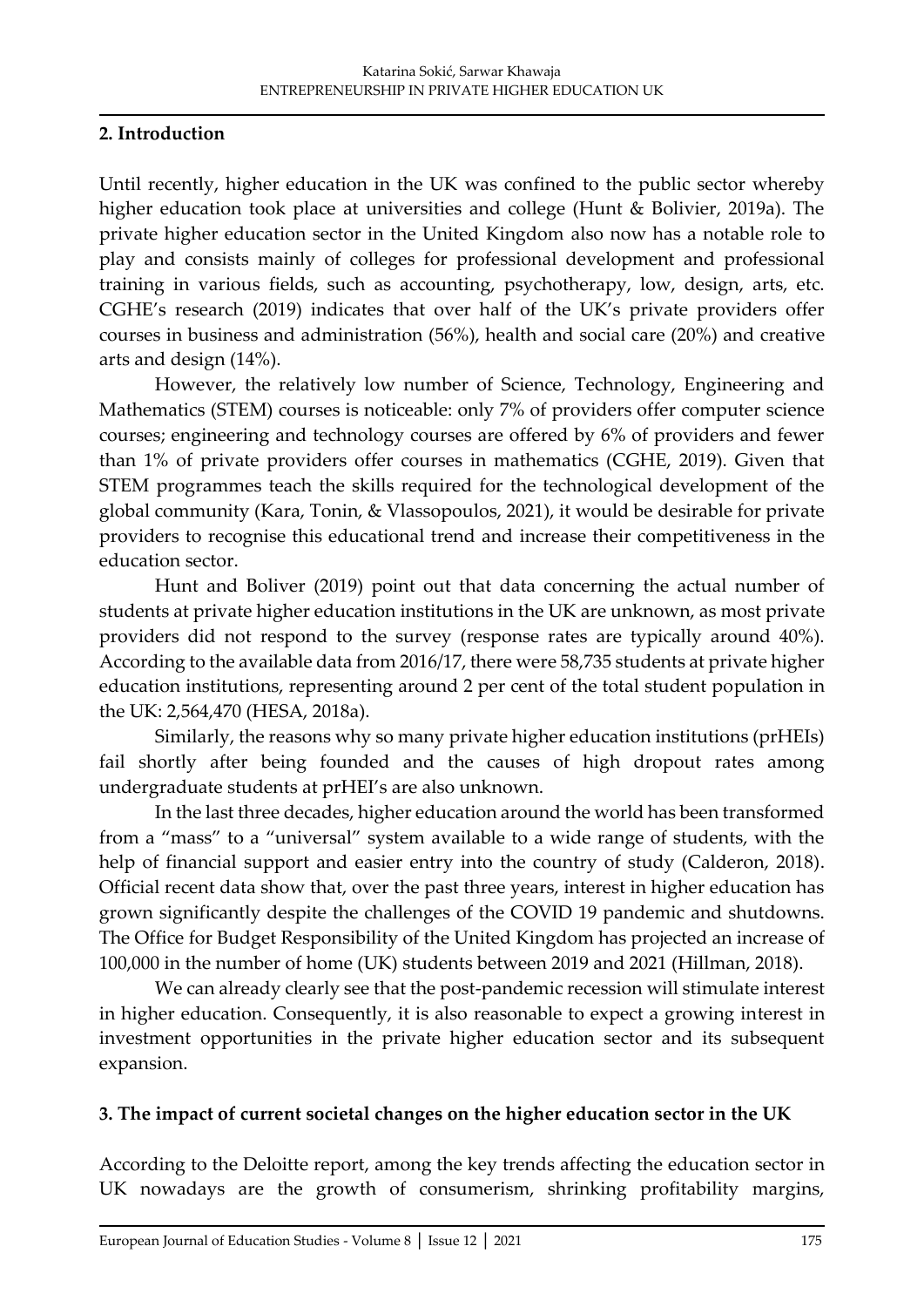increasing competition, shifting industry requirements and the unknown impact of Brexit (Deloitte, 2020). For the purposes of this paper, we will consider shrinking profitability margins and shifting industry requirements. On the one hand, the higher education sector faces government restrictions on tuition fees, squeezing educational institutions' profit margins. At the same time, fixed costs related to investments in competitive and well- equipped campuses are rising. The result is a reduction in variable costs and rising numbers of part-time academic staff.

Since the labour market is focused on lifelong learning, employees are a potential source of investment for employers. The benefits of lifelong learning are myriad for employees (e.g. wage growth and job security), employers (e.g. increased profitability) and society at large (e.g. increased tax revenues) (UK Government, 2017).

According to the UNESCO's *Institute of Statistics* data on international students (UNESCO, 2021), the United Kingdom is the second most popular education destination globally after the United States, with the number of international students increasing year on year (Qureshi & Khawaja, 2021). The growth rate in the period 2015-2018 was 4.9 percent, amounting to 21,245 more international student enrolments (UNESCO, 2021).

This positive trend continued during the Covid-19 pandemic: the number of international students in the UK in 2020 was 551,495 - an increase of 5,2% compared to 2019 when the total number of international students in the UK amounted to 524,250 (Project Atlas, 2020<sup>ii</sup>). It is also important to note that, despite concerns about the impact of Brexit, the number of international students has in fact increased in recent years.

At the same time, the USA continues to be the most desirable destination for foreign students. In the 2019/20 academic year, there were more than one million international student enrolments in the US (1,075,496), which represented an increase of 7% compared to the previous two years (Open Doors, 2020iii).

Recent data from the *Higher Education Statistics Agency* (HESA statistics, 2021) reported an increase of 60,310 foreign student enrolments in the UK between 2018/19 and 2019/20. Most of these students came from outside the European Union. China is among the top 10 sending countries to the UK. In 2019/20, 35% of all non-EU students were from China, which represented an increase of 51,140 (or 56%) over the five-year period between 2015/16 and 2019/20. In second place were students coming to study in the UK from India, which represented 14% of all non-EU enrolments in the year 2019/20, while

ii Project Atlas®. was launched in 2001 by the INSTITUTE OF INTERNATIONAL EDUCATION as a global research initiative that disseminates comparable student mobility data, conducts studies on academic migration and the internationalization of higher education, and provides customized workshops and research to strengthen the collection of mobility data around the world. The initiative has been supported by the Ford Foundation, the Bureau of Educational and Cultural Affairs (ECA) of the United States Department of State, IIE, and country partners.<https://www.iie.org/projectatlas>

iii Open Doors® Report on International Educational Exchange was published on November 16th, 2020, by representatives of the U.S. State Department, the Office of Education and Culture, and the Institute for International Education. This annual publication is a comprehensive information resource on international students and scholars in the United States and American students studying abroad for academic credit. <https://iiebooks.stores.yahoo.net/opdo20pr1.html>

[European Journal of Education Studies -](http://oapub.org/edu/index.php/ejes) Volume 8 [│](http://oapub.org/edu/index.php/ejes) [Issue 12](http://oapub.org/edu/index.php/ejes) [│](http://oapub.org/edu/index.php/ejes) [2021](http://oapub.org/edu/index.php/ejes) 176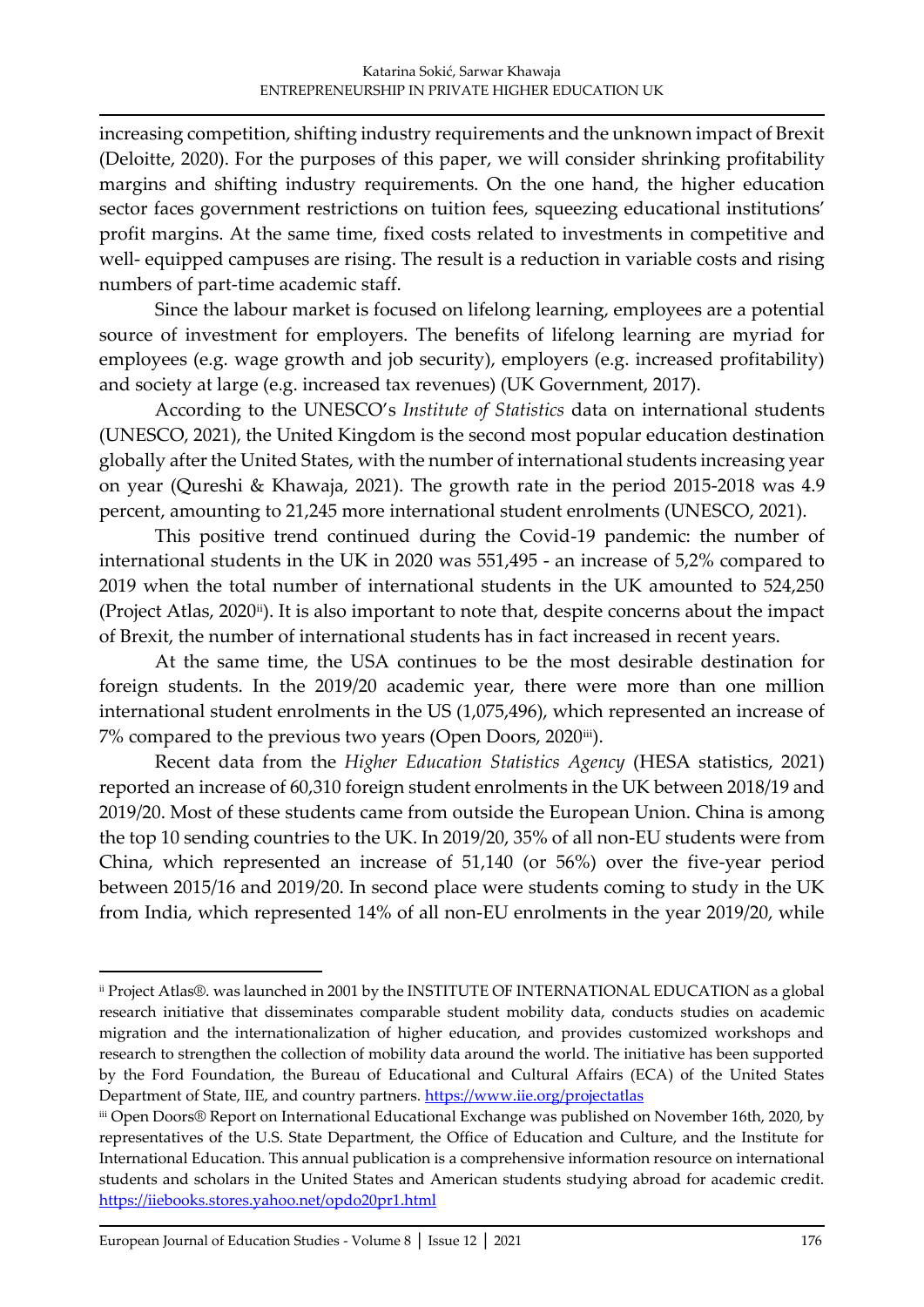students coming from the USA were in third place. For comparison, in 2018/19, the number of HE students from India was 26,685 and the number from the USA was 20,120.

The number of first year students from other European Union countries increased between 2017/18 and 2018/19. In the 2019/20 academy year, most EU students come from Italy, followed by France , while Romania replaced Germany in third position. In the period 2014/15 to 2018/19, the number of students from Spain and Poland increased, while in the same period, the number of students from Germany and Greece saw a slight decline.

In line with this trend, the UK government has recently updated its 2019 *International Education Strategy* with the aim of increasing the value of UK education exports to £35 billion by hosting at least 600,000 foreign students a year by 2030 (UK Government, 2021).

### **4. Literature Review**

Funding for higher education in the 21st century is characterised by an increasing reliance on the private sector as a source of funding from entrepreneurs, businesses, foundations, philanthropists, banks, etc. Levels of public funding in many countries with developed market economies are not sufficient to finance higher education, especially when it comes to creating a differentiated system of vocational education. Therefore, the success of higher education is largely dependent on private sector investment. According to data from the OECD, the United Kingdom had the second highest ratio of private to public expenditure on higher education among all European countries (IHEPiv, 2007).

Research by *The Centre for Global Higher Education* (CGHE) conducted during the second half of 2017 (a web-based survey) confirmed that there were 813 private higher education providers in the UK at the time. It is important to note here that half of the private HE providers that existed in 2014 had ceased operations three years later (a total of 363 institutions).

It was recorded that 45% of those provides that were established in 2014 and had ceased operations in 2017 were deleted from the Companies House register, almost twenty percent of them disappeared without a trace, and a third still operate but no longer provide services in higher education (CGHE, 2019). These data are a significant indicator of the instability of the private higher education sector in the UK, which raises concerns about why so many private education providers went out of business.

The demographic characteristics of students attending private higher education institutions highlight certain differences compared to students in the public sector.

The results of the research (CGHE, 2019; Shury et al. 2016) showed that students in the private sector are on average older (60% are under 30) than those in the public sector (80% are under 30). Furthermore, half of the student population in the private sector are from ethnic minorities, while in the public sector, a fifth are students come from ethnic minorities. Gender representation in both sectors is equal and balanced.

iv Institute for Higher Education Policy

[European Journal of Education Studies -](http://oapub.org/edu/index.php/ejes) Volume 8 [│](http://oapub.org/edu/index.php/ejes) [Issue 12](http://oapub.org/edu/index.php/ejes) [│](http://oapub.org/edu/index.php/ejes) [2021](http://oapub.org/edu/index.php/ejes) 177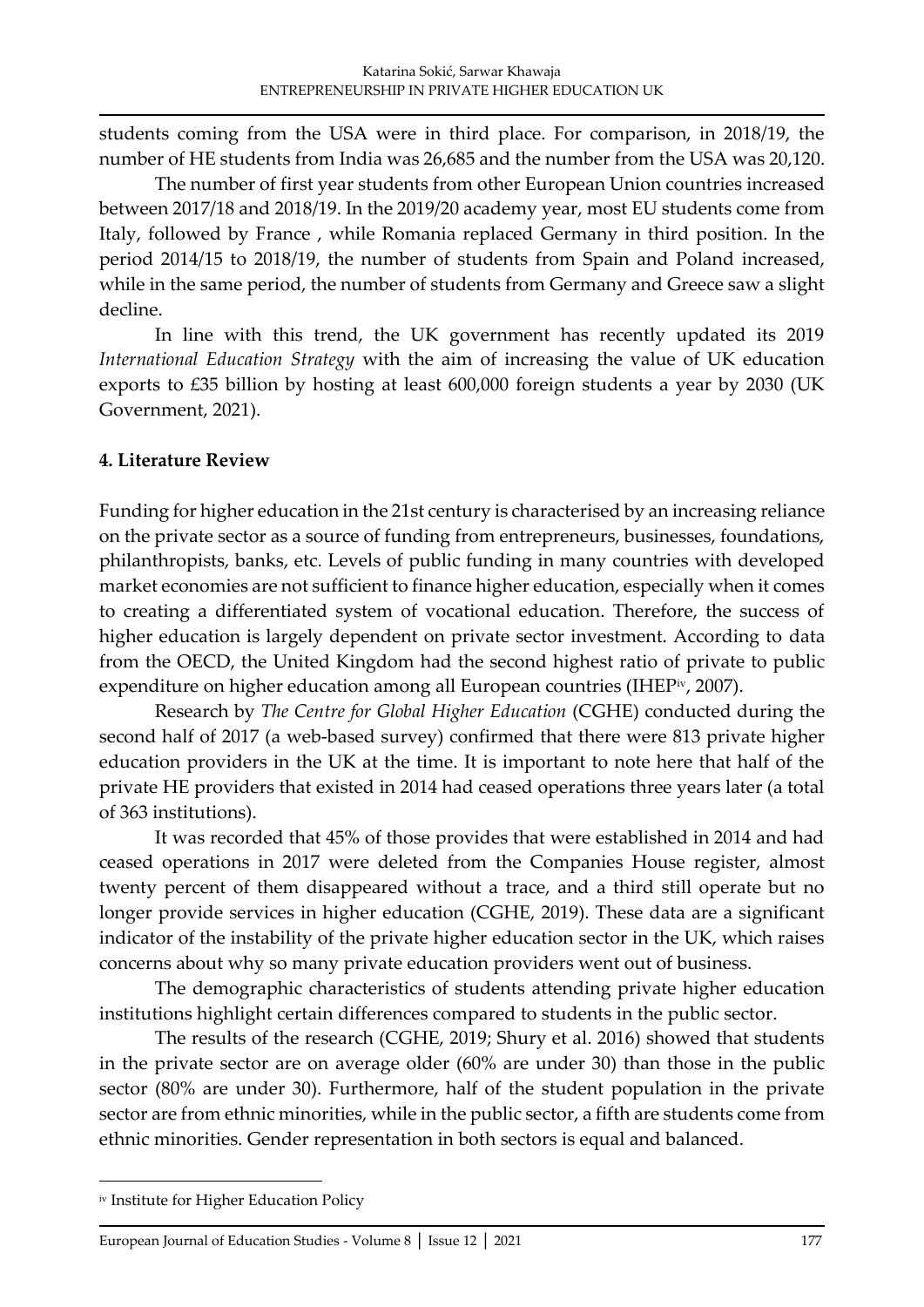The highest concentration of private providers in the UK is in England (88%), followed by Scotland (3%) and Wales (2.4%).

According to 2019 data, almost fifty per cent of private providers were in London, which is consistent with previous data (Hughes, et al. 2013) according to which almost half of all private higher education institutions were in the capital, London.

More than a quarter of all private providers were registered as limited companies (Ltd.), 21% used the title 'college', while only nine providers had the legally protected organisational title 'university' (five)) or 'university college' (four) (CGHE, 2019).

According to the Companies House/Charities register, 70% of private providers in higher education are for-profit organisations, of which 2% have held charitable status, while 28% were registered as non-profit enterprises, of which 22% had charitable status.

Between 2011 and 2014, the number of private higher education providers in the UK increased significantly from 674 to 732 (an increase of 20%) (Shury et al., 2016). According to the available data (Fielden & Middlehurst, 2011), the majority were small providers: only 35 of them had more than 1000 students and only five had more than 5,000 (Hughes, Porter, Jones, & Sheen, 2013).

According to CGHE (2019), almost two-thirds (68%) of the UK's private higher education providers are for-profit companies without charitable status, and about onefifth (22%) are not-for-profit with charitable status. This study shows that only 10% of for-profit providers without charitable status are 36 years or older, while 54% of for-profit providers with charitable status are of the same age. Just under half of the for-profit providers without charitable status (39%) are no more than eleven years old, and 28% of them are between 12 and 19 years old.

In efforts to assess the impact of universities on economic growth, Valero & Reenen (2019) developed a new dataset of universities using the World Higher Education Database (WHED), which includes 1,500 regions in 78 countries in the period of university expansion since 1950. The results of our regression analyses showed a positive relationship between university presence and economic growth: a 10% increase in the number of universities was associated with a 0.4% increase in GDP per capita in a region. Based on the actual number of universities in the UK regions in 2010 (171 universities in 10 regions), the authors calculated that the total GDP growth per capita would be around 0.7% if the number of universities increased by 6%. Additionally, this study showed that the economic benefits of expanding higher education institutions would outweigh the costs.

Studies conducted in the UK have shown that university research has a direct, positive effect on corporate patenting in smaller, local firms but that corporate patenting in large firms is not associated with research activities in nearby universities (Helmers & Rogers, 2015). Abramovsky & Simpson (2011) examined whether companies locate their research and development (R&D) departments near university research departments and whether research and development companies located closer to universities are more likely to collaborate with them (either formally or informally). Their analysis was based on 117 postcode areas in the UK. The results of the study showed that the impact of university research is greater on small firms located within a 10 km radius of research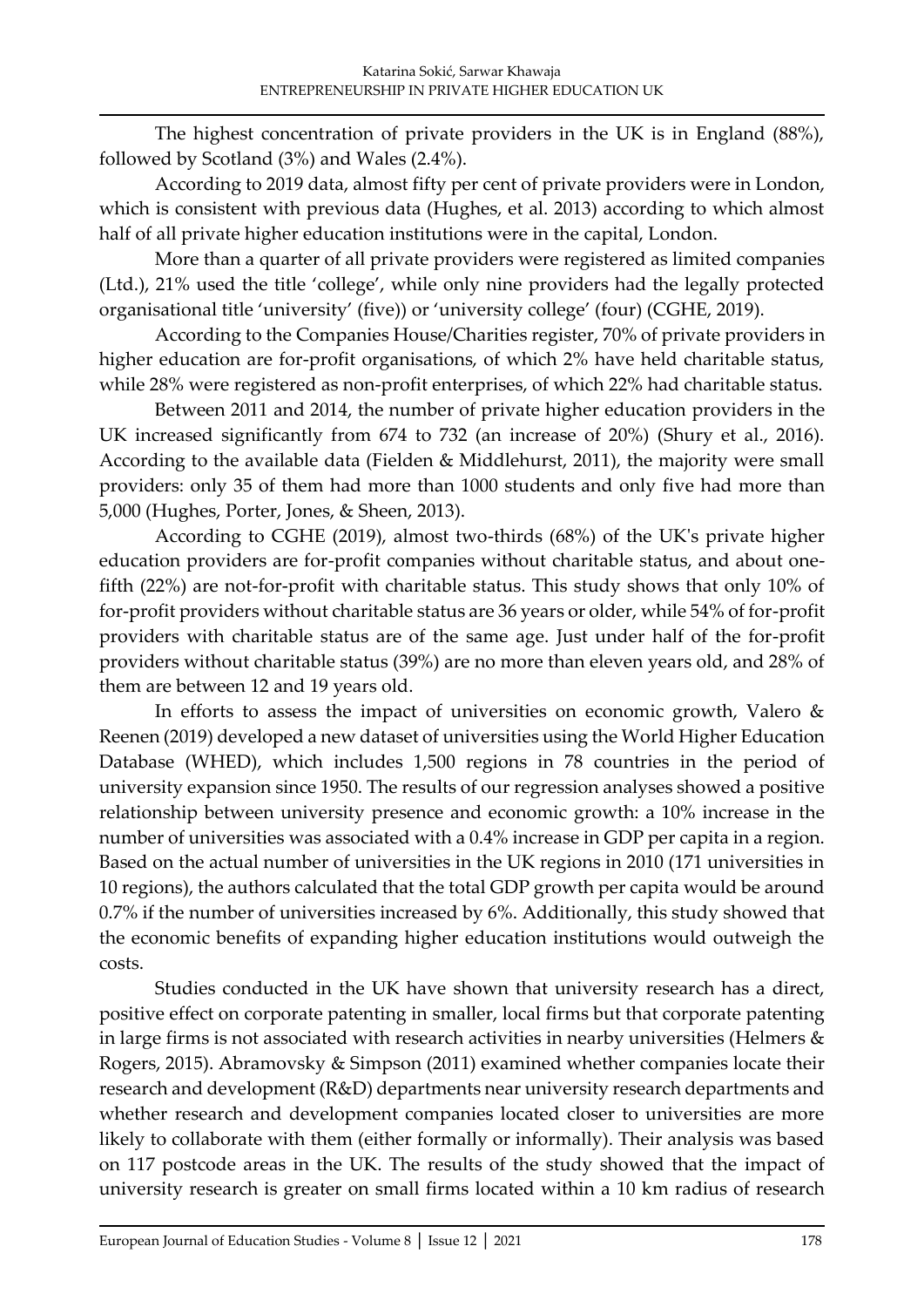departments, while the authors found no statistically significant correlation between university research and large-firm patenting. Therefore, location itself does not play a critical role in connecting businesses with university research departments (Abramovsky & Simpson, 2011).

As part of the International Education Strategy 2021 (IES), the Department of International Trade (DIT) has committed to supporting independent institutions in accessing international opportunities, connecting providers to investors. Revenue generated from exports from UK independent schools has increased year on year since 2010. These exports were worth £630 million in 2010 and had reached £1.0 billion by 2018 (UK Government, 2021). One of the main goals of the IES is to develop investment opportunities in the UK education sector, and to this end, the Department of International Trade will develop investment offers and identify opportunities for the education sector. In contrast to publicly-funded higher education institutions, private higher institutions are small and specialised. Therefore, they are still not an alternative to the public sector (CFE Report, 2013). One of the key factors in the development and strengthening of the private education sector is foreign capital investment (Hunt & Boliver, 2019).

The UK government has recognised the potential of private higher education because it assumes that private higher education will lead to a "*greater choice of more innovative and quality products and services at lower cost*" (CFE Report, 2013, p. 8). Data suggested that the majority of privately-funded HE providers operate as for-profit organisations (Crossick, 2010; Middlehurst, & Fielden, 2011).

### **5. Research Design and Methods**

Our research uses data collected between the 2015/16 and 2017/18 academic years, published online in the *HESA's Statistical Bulletin Higher Education Student Statistics: Alternative Providers, 2017/18* on 14 February 2019 (HESA<sup>v</sup> , 2019a). The data provided in this bulletin are the result of cooperation between the Department for Education, the Scottish Government, the Welsh Government, and the Department for Economy Northern Ireland with support from the Office for Students. According to HESA's definition, "*alternative providers are higher education providers who do not receive recurrent funding from the Office for Students or other public body and who are not further education colleges*."

Regarding private providers, data are available on the number of students and their socio-demographic characteristics, subjects studied and qualifications achieved. We hope that, in the future, this database will be supplemented by other relevant data similar to those collected on public higher education providers.

<sup>v</sup> The Higher Education Statistics Agency (HESA) is the expert in UK higher education data. HESA collect data about higher education in the UK therefore it has a key role in supporting and strengthening the higher education sector. HESA has been collecting and statistically processing available data on private higher education providers in the UK for several years.

[European Journal of Education Studies -](http://oapub.org/edu/index.php/ejes) Volume 8 [│](http://oapub.org/edu/index.php/ejes) [Issue 12](http://oapub.org/edu/index.php/ejes) [│](http://oapub.org/edu/index.php/ejes) [2021](http://oapub.org/edu/index.php/ejes) 179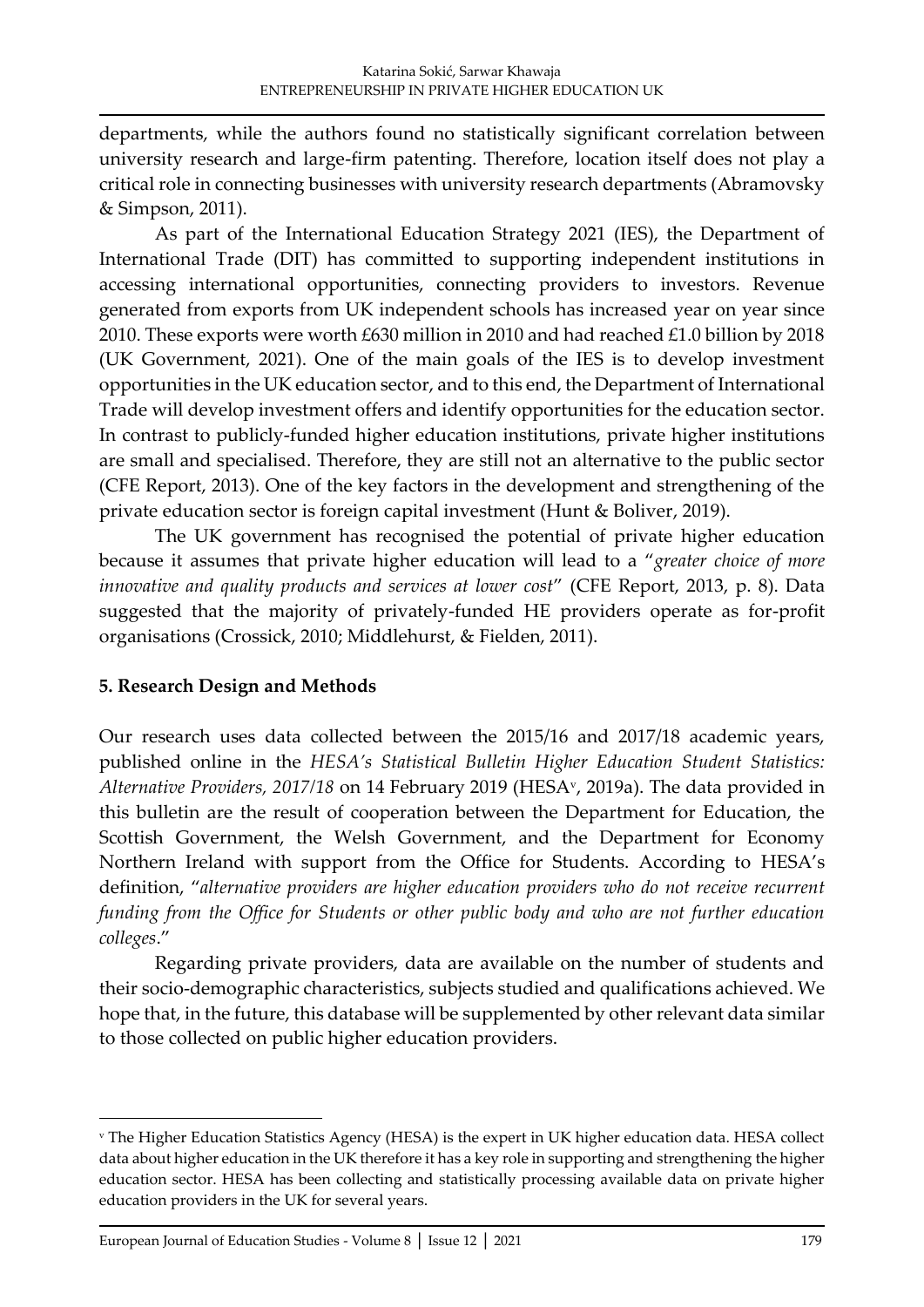### **6. Results**

In Table 1, we show descriptive statistics on the number of students enrolled with private providers by level of study in the 2015/16 to 2017/18 academic years.

The data show that there were 71,050 students enrolled on higher education courses with private providers in the 2017/18 academic year and that the total number of students grew over the observed period (Figure 1).



Source: HESA data 2017/18. Available at: <https://www.hesa.ac.uk/news/14-02-2019/sb254-higher-education-student-statistics-APs/numbers>

The largest increase can be observed in the number of postgraduate (master's) students, while the increase in undergraduate students is much lower. In 2017/18, private higher education institutions also saw enrolments from small numbers of doctoral and other postgraduate research students for the first time (a total of 30). However, some increases in student enrolments are due to an increase in the amount of data collected, rather than a true reflection of the total number of students. Therefore, care should be taken when comparing data over time (HESA, 2019b).

**Table 1:** The number of students enrolled with private providers by the level of study academic years 2015/16 to 2017/18

| $\mathfrak{m}$ . The contract $\mathfrak{m}$ is the contract of $\mathfrak{m}$ |         | $10410 = 010110$ to $2011110$ |         |  |
|--------------------------------------------------------------------------------|---------|-------------------------------|---------|--|
|                                                                                | 2015/16 | 2016/17                       | 2017/18 |  |
| Postgraduate                                                                   |         |                               |         |  |
| Doctorate research                                                             | 0       |                               | 30      |  |
| Another postgraduate research                                                  |         |                               | 20      |  |
| Total postgraduate research                                                    | 0       |                               | 50      |  |
| Masters taught                                                                 | 0       | 6,805                         | 11,000  |  |
| Total postgraduate                                                             |         | 6,805                         | 15,055  |  |
| Undergraduate                                                                  |         |                               |         |  |
| First degree                                                                   | 31,815  | 32,685                        | 35,085  |  |
| Foundation degree                                                              | 640     | 1,125                         | 1,150   |  |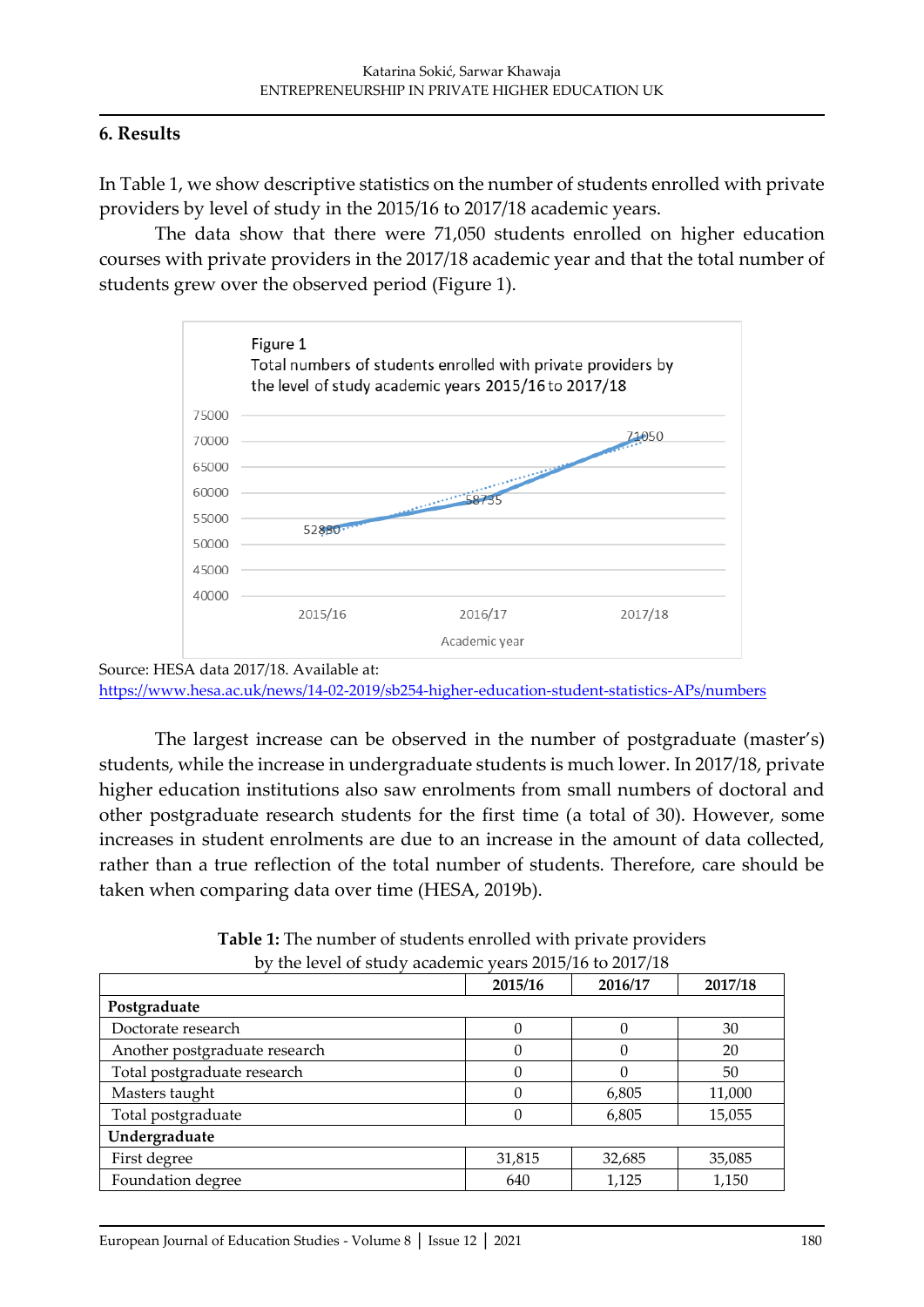#### Katarina Sokić, Sarwar Khawaja ENTREPRENEURSHIP IN PRIVATE HIGHER EDUCATION UK

| HNC/HND                                                                                      | 16,030 | 14,150 | 13,980 |
|----------------------------------------------------------------------------------------------|--------|--------|--------|
| Total undergraduate                                                                          | 52,880 | 51,930 | 55,995 |
| <b>Total</b>                                                                                 | 52,880 | 58,735 | 71,050 |
| <b>Sources: HESA. Available at:</b>                                                          |        |        |        |
| https://www.hesa.ac.uk/news/14-02-2019/sb254-higher-education-student-statistics-APs/numbers |        |        |        |

As we can see in Figure 2, UK students made up the largest proportion of enrolments in 2017/18. Among first-year students, 4% were from other European Union (EU) countries and 9% from non-EU countries. In 2017/18, there were 580 students from Italy and 575 students from China.



Source: HESA data 2017/18. Available at:

<https://www.hesa.ac.uk/news/14-02-2019/sb254-higher-education-student-statistics-APs/location>

As Table 2 shows, students enrolled with private providers are equally balanced in terms of gender, with the number of female students growing at a faster rate compared to males over the years. The number of female students compared to males has increased over the years, which is in line with data for the public higher education sector. 50% of first-year degree students and 61% of postgraduate taught students were female. 38% of students enroled with private providers were 30 years and over in 2017/18, similar to previous academic years. However, the number of younger undergraduate students grew year on year. In all three academic years, the vast majority of students (86 and 87 percent, respectively) were UK-domiciled students. Just under half were White, about 20% were Black and 12% were Asian.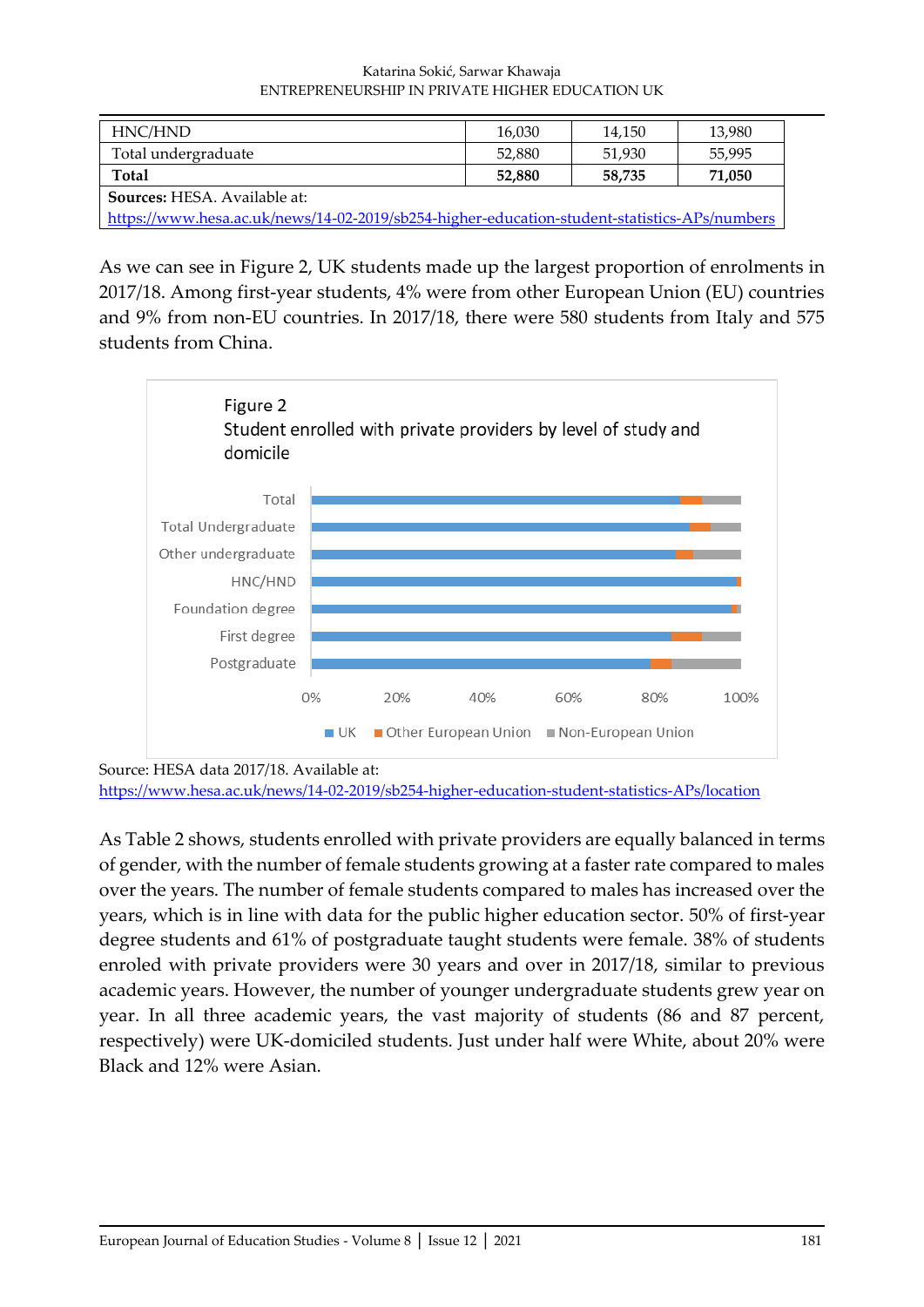|                                    | 2015/16 | 2016/17 | 2017/18          |
|------------------------------------|---------|---------|------------------|
| Gender                             |         |         |                  |
| Female                             | 26,825  | 30,535  | 38,560           |
| Male                               | 26,025  | 28,160  | 32,435           |
| Other                              | 30      | 40      | 55               |
| Age                                |         |         |                  |
| 20 and under                       | 12,240  | 12,860  | 13,435           |
| 21-30 years                        | 18,620  | 22,510  | 30,415           |
| 30 years and over                  | 22,015  | 23,360  | 27,200           |
| Age unknown                        | 5       | 5       | $\boldsymbol{0}$ |
| Ethnicity                          |         |         |                  |
| White                              | 20,550  | 24,370  | 31,350           |
| <b>Black</b>                       | 12,760  | 13,355  | 14,195           |
| Asian                              | 6,425   | 7,335   | 8,295            |
| Mixed                              | 1,660   | 2,090   | 2,445            |
| Other                              | 1,220   | 1,455   | 2,300            |
| Not known                          | 3,700   | 1,840   | 2,580            |
|                                    |         |         |                  |
| <b>Total UK domiciled students</b> | 46,315  | 50,450  | 61,160           |

#### **Table 2:** Personal characteristic of students enrolled with private providers by the level of study academic years 2015/16 to 2017/18

<https://www.hesa.ac.uk/news/14-02-2019/sb254-higher-education-student-statistics-APs/numbers>

Table 3 shows data on participation characteristics. The data show that a higher proportion of undergraduate students were from low participation neighbourhoods in 2017/18 than students at all other undergraduate levels of study. Relatively fewer students enrolled with private providers were from low participation neighbourhoods in 2017/18 compared to students enroled at publicly-funded higher education institutions.

**Table 3:** UK domiciled full time undergraduate's student enrolled with private providers by participation characteristics academic years 2015/16 to 2017/18

|                                                                                              | 2015/16 | 2016/17 | 2017/18 |
|----------------------------------------------------------------------------------------------|---------|---------|---------|
| State school marker                                                                          |         |         |         |
| Privately funded school                                                                      | 2,185   | 2,465   | 1,895   |
| State-funded school or college                                                               | 25,865  | 26,640  | 28,555  |
| Unknown or not applicable school type                                                        | 11,350  | 10,500  | 12,355  |
| Low participation neighbourhood marker                                                       |         |         |         |
| Low participation neighbourhood (POLAR4)                                                     | 2,275   | 2,395   | 2,705   |
| Another neighbourhood (POLAR4)                                                               | 36,995  | 36,985  | 39,785  |
| Unknown neighbourhood (POLAR4)                                                               | 125     | 175     | 240     |
| Total                                                                                        | 39,400  | 39,605  | 42,805  |
| Sources: HESA. Available at:                                                                 |         |         |         |
| https://www.hesa.ac.uk/news/14-02-2019/sb254-higher-education-student-statistics-APs/numbers |         |         |         |

Table 4 shows courses by subject area across the private higher education sector from 2015/16 to 2017/18. As we can see, law and economics are the most highly represented,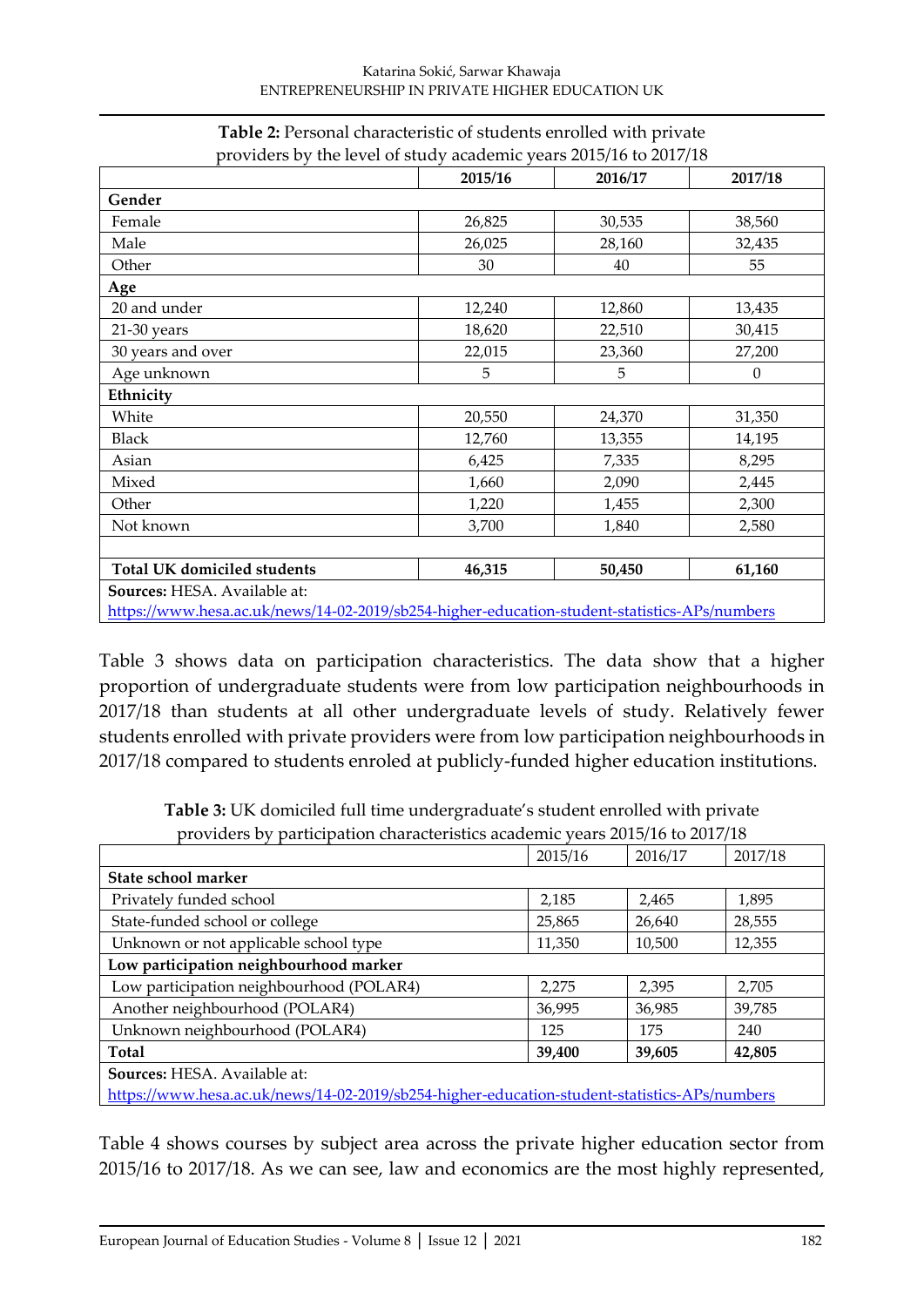followed by creative arts & design , while only 9% of students were studying any kind of science subject.

| <b>Subject Area</b>                 | 2015/16  | 2016/17 | 2017/18 |
|-------------------------------------|----------|---------|---------|
| Medicine & dentistry                | $\Omega$ | 5       | 15      |
| Subjects allied to medicine         | 240      | 320     | 320     |
| <b>Biological sciences</b>          | 90       | 135     | 285     |
| Agriculture & related subjects      | $\Omega$ | 25      | 15      |
| Mathematical sciences               | $\Omega$ | 10      | 15      |
| Computer science                    | 430      | 410     | 205     |
| Engineering & technology            | 260      | 385     | 455     |
| Architecture, building & planning   | 150      | 270     | 565     |
| Total science subject areas         | 1,170    | 1,565   | 1,875   |
|                                     |          |         |         |
| Social studies                      | 645      | 980     | 695     |
| Law                                 | 2,110    | 3,420   | 7,330   |
| Business & administrative studies   | 6,295    | 7,765   | 6,890   |
| Mass communications & documentation | 145      | 140     | 180     |
| Languages                           | 5        | 30      | 25      |
| Historical & philosophical studies  | 625      | 680     | 940     |
| Creative arts & design              | 2,735    | 3,035   | 4,010   |
| Education                           | 190      | 300     | 390     |
| Total non-science subject areas     | 12,750   | 16,340  | 20,460  |
|                                     |          |         |         |
| Total                               | 13,920   | 17,905  | 22,335  |

**Table 4:** Subjects area across the private sector in academic years 2015/16 to 2017/18

Figure 3 indicates that undergraduate courses are the most popular type of course provided by alternative providers, with enrolments increasing year on year.

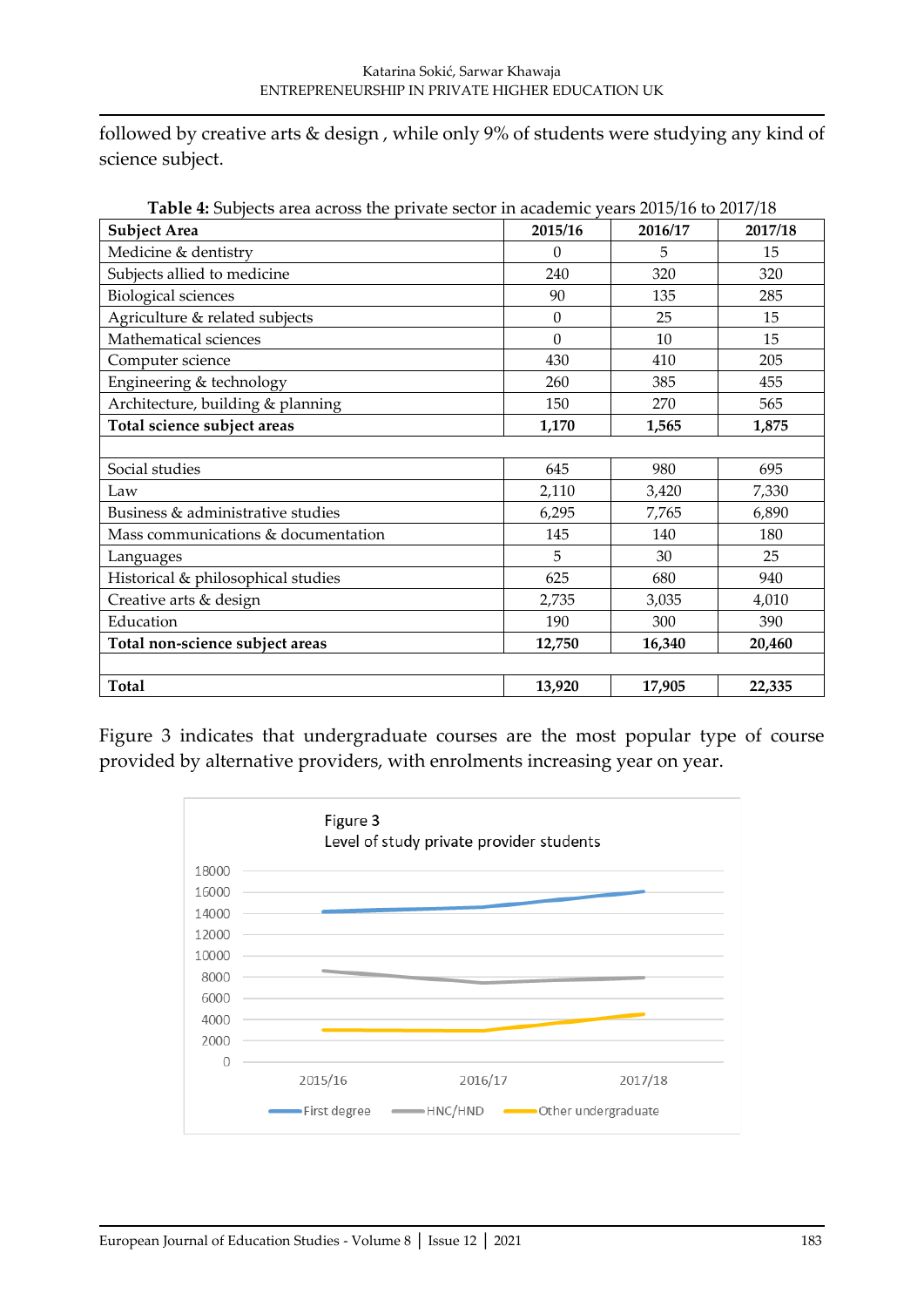### **6.1 Implications and Contribution to Knowledge**

The paper outlined the structure and characteristics of the private higher educational sector in the UK and presented data relating to subject area and recent trends. Due to a lack of reliable data from the private higher education sector, we used data from HESA, which has systematically produced relevant data since the 2015/16 academic year.

To stimulate the growth of the private higher education sector, institutions have been given degree-awarding powers. Despite these government efforts, the problem remains that data on the private higher education sector are not systematised. This means that there are several unknowns regarding capital structure, funding sources, costs, investment and profitability.

As noted above and in line with our results, there is growing interest in private higher education and the number of countries sending students to the UK is growing. Despite the pandemic and Brexit, the United Kingdom is still ranked as the most desirable European educational destination for international students. The UK government has recognised the competitive potential of the private higher education sector and in May 2016 published a strategic paper that sought to boost competition within the higher education sector and create a more flexible way of providing services to students (UK government, 2016).

One of the most significant causes of instability in the private sector is attributed to low enrolment rates of students relying on government-funded tuition fee loans (Hunt & Boliver, 2021).

It is reasonable to question the relationship between high drop-out rates among undergraduate students (Baker, 2017; HESA, 2018b) and ceased to operate private providers of higher education in the UK. Demographic parameters on students are likely to affect dropout rates in the private sector. It is reasonable to assume that many students over the age of 30 combine study-related commitments with full- or part-time work, which often requires a great deal of effort and self-motivation.

The results of some recent studies (Kruss et al., 2015; McGrath, Thondhlana, & Garwe, 2021; Tang, 2020) show that investing in the higher education system has a direct positive impact on socio-economic development across a wide range of countries. Many countries provide financial incentives to encourage cooperation between business and higher education institutions. The UK Government has recognised the importance of the link between higher education and research institutions and businesses, such that science and innovation form part of the Government's long-term economic plan (HM Treasury, 2014). Furthermore, recent research provides evidence of the transfer of knowledge and innovation from higher education institutions to the local economy in the UK regions, which could help to strengthen linkages between higher education institutions and local businesses.

Despite the challenges faced by the private higher education sector, private service providers meet labour market needs but are still not an alternative to the public higher education sector. To improve the competitiveness of this sector, foreign capital investments are necessary in order to attract traditional students.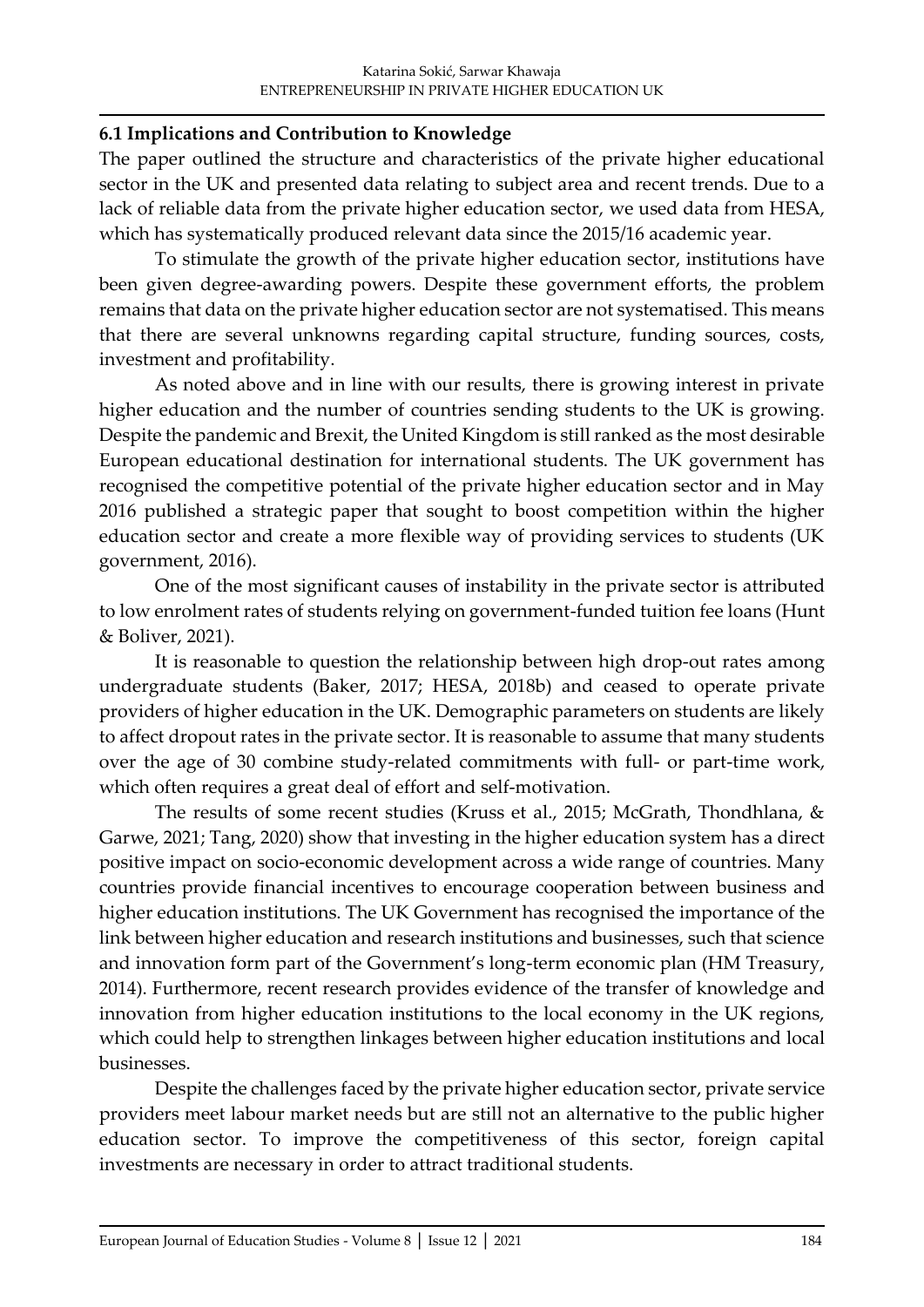#### **Conflict of Interest Statement**

The authors declare no conflicts of interests.

#### **About the Authors**

**Dr. Katarina Sokić,** PhD in Psychology, MSc in Civil Law**,** Research Associate, Oxford Business College, 65 George Street, Oxford, United Kingdom.

**Sarwar Khawaja,** MBA, LLM, Chairman Business Development, Oxford Business College, 65 George Street, Oxford**,** United Kingdom.

### **References**

- Abramovsky, L., & Simpson, H. (2011). Geographic proximity and firm–university innovation linkages: Evidence from Great Britain. *Journal of Economic Geography*, *11*, 949–977.<https://doi.org/10.1093/jeg/lbq052>
- Baker, S. (2017). Do private providers have higher dropout rates? Retrieved from: [https://www.timeshighereducation.com/news/do-private-providers-have-higher](https://www.timeshighereducation.com/news/do-private-providers-have-higher-dropout-rates)[dropout-rates](https://www.timeshighereducation.com/news/do-private-providers-have-higher-dropout-rates)
- Calderon, A. (2018). Massification of higher education. RMIT University. Power Point presentation. Retrieved from: [https://www.slideshare.net/AngelCalderon11/massification-of-higher-education](https://www.slideshare.net/AngelCalderon11/massification-of-higher-education-revisited)[revisited](https://www.slideshare.net/AngelCalderon11/massification-of-higher-education-revisited)
- CFA Report (2016). Success as a Knowledge Economy: Teaching Excellence, Social Mobility and Student Choice. Retrieved from: [https://assets.publishing.service.gov.uk/government/uploads/system/uploads/att](https://assets.publishing.service.gov.uk/government/uploads/system/uploads/attachment_data/file/523546/bis-16-265-success-as-a-knowledge-economy-web.pdf) [achment\\_data/file/523546/bis-16-265-success-as-a-knowledge-economy-web.pdf](https://assets.publishing.service.gov.uk/government/uploads/system/uploads/attachment_data/file/523546/bis-16-265-success-as-a-knowledge-economy-web.pdf)
- CGHE (2019). Private providers of higher education in the UK: mapping the terrain. Working Paper 47, authored by Dr Stephen Hunt and Professor Vikki Boliver. Retrieved from: [https://www.researchcghe.org/perch/resources/publications/to](https://www.researchcghe.org/perch/resources/publications/to-publishwp47.pdf)[publishwp47.pdf](https://www.researchcghe.org/perch/resources/publications/to-publishwp47.pdf)
- Crossick, G. (2010). The growth of private and for-profit higher education providers in the UK, Universities UK. Retrieved from: <https://dera.ioe.ac.uk/26268/1/PrivateProviders.pdf>
- Deloitte (2020). Five key trends affecting the education sector. Retrieved from: [https://www2.deloitte.com/uk/en/pages/public-sector/articles/trends-affecting](https://www2.deloitte.com/uk/en/pages/public-sector/articles/trends-affecting-education-sector.html)[education-sector.html](https://www2.deloitte.com/uk/en/pages/public-sector/articles/trends-affecting-education-sector.html)
- Fielden, J., & Middlehurst, R. (2017). Alternative providers of higher education: issues for policymakers (No. 90). HEPI. Retrieved from: [http://www.hepi.ac.uk/wp](http://www.hepi.ac.uk/wp-content/uploads/2017/01/Hepi_The-alternativeproviders-of-higher-education-Report-90-04_01_17-Screen2.pdf)[content/uploads/2017/01/Hepi\\_The-alternativeproviders-of-higher-education-](http://www.hepi.ac.uk/wp-content/uploads/2017/01/Hepi_The-alternativeproviders-of-higher-education-Report-90-04_01_17-Screen2.pdf)[Report-90-04\\_01\\_17-Screen2.pdf](http://www.hepi.ac.uk/wp-content/uploads/2017/01/Hepi_The-alternativeproviders-of-higher-education-Report-90-04_01_17-Screen2.pdf)
- Helmers, C., & Rogers, M. (2015). The impact of university research on corporate patenting: evidence from UK universities. *The Journal of Technology Transfer*, *40*, 1– 24.<https://doi.org/10.1007/s10961-013-9320-0>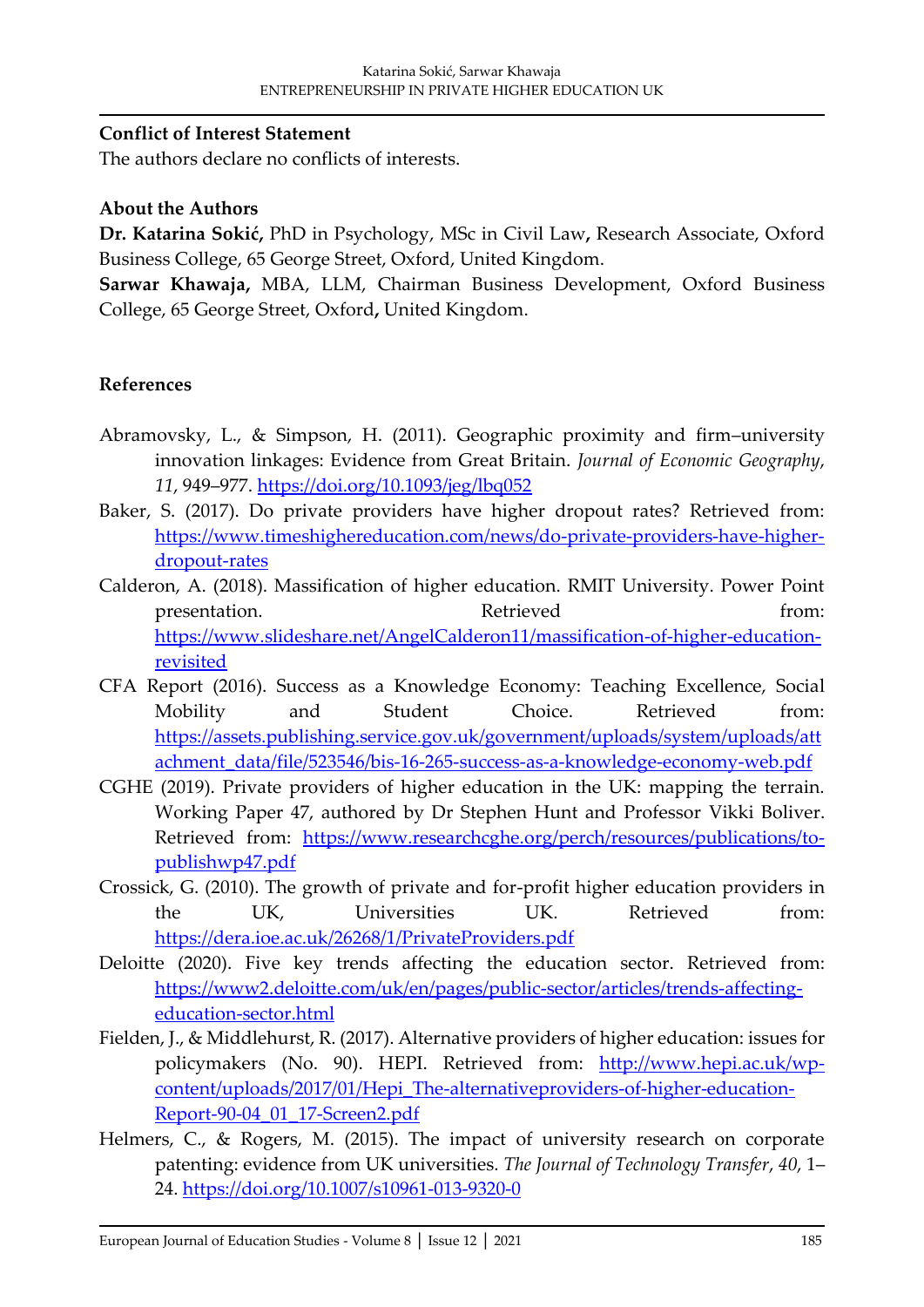- HESA. (2018a). Higher Education Student Statistics: Alternative Providers, 2016/17 Where students come from, go to study and subjects studied. Retrieved 20 August 2018, from [https://www.hesa.ac.uk/news/15-02-2018/sfr249-higher-education](https://www.hesa.ac.uk/news/15-02-2018/sfr249-higher-education-student-statistics-APs/location)[student-statistics-APs/location](https://www.hesa.ac.uk/news/15-02-2018/sfr249-higher-education-student-statistics-APs/location)
- HESA (2018b). Experimental Statistics: UK Performance Indicators 2016/17. Retrieved from: [https://www.hesa.ac.uk/news/27-03-2018/experimental-uk-performance](https://www.hesa.ac.uk/news/27-03-2018/experimental-uk-performance-indicators)[indicators](https://www.hesa.ac.uk/news/27-03-2018/experimental-uk-performance-indicators)
- HESA (2019a). Higher Education Student Statistics: Alternative Providers, 2017/18 Notes. Retrieved from: [https://www.hesa.ac.uk/news/14-02-2019/sb254-higher](https://www.hesa.ac.uk/news/14-02-2019/sb254-higher-education-student-statistics-APs/notes)[education-student-statistics-APs/notes](https://www.hesa.ac.uk/news/14-02-2019/sb254-higher-education-student-statistics-APs/notes)
- HESA (2019b). Higher Education Student Statistics: Alternative Providers, 2017/18 Student numbers and characteristics. Retrieved from: [https://www.hesa.ac.uk/news/14-02-2019/sb254-higher-education-student](https://www.hesa.ac.uk/news/14-02-2019/sb254-higher-education-student-statistics-APs/numbers)[statistics-APs/numbers](https://www.hesa.ac.uk/news/14-02-2019/sb254-higher-education-student-statistics-APs/numbers)
- HESA (2021). Higher Education Student Statistics: UK, 2019/20 Where students come from and go to study. Retrieved from: [https://www.hesa.ac.uk/news/27-01-](https://www.hesa.ac.uk/news/27-01-2021/sb258-higher-education-student-statistics/location) [2021/sb258-higher-education-student-statistics/location](https://www.hesa.ac.uk/news/27-01-2021/sb258-higher-education-student-statistics/location)
- Hillman, N. (2020). Covid-19 could be a curse for graduates but a boon for universities. Blog text. Times Higher Education. Retrieved from: [https://www.timeshighereducation.com/opinion/covid-19-could-be-curse](https://www.timeshighereducation.com/opinion/covid-19-could-be-curse-graduates-boon-universities)[graduates-boon-universities](https://www.timeshighereducation.com/opinion/covid-19-could-be-curse-graduates-boon-universities)
- HM Treasury (2014). Our plan for growth: science and innovation. Retrieved from: [https://assets.publishing.service.gov.uk/government/uploads/system/uploads/att](https://assets.publishing.service.gov.uk/government/uploads/system/uploads/attachment_data/file/387780/PU1719_HMT_Science_.pdf) [achment\\_data/file/387780/PU1719\\_HMT\\_Science\\_.pdf](https://assets.publishing.service.gov.uk/government/uploads/system/uploads/attachment_data/file/387780/PU1719_HMT_Science_.pdf)
- Hughes, T., Porter, A., Jones, S., & Sheen, J. (2013). Privately funded providers of higher education in the UK. London. Retrieved from: [https://www.gov.uk/government/uploads/system/uploads/attachment\\_data/file/](https://www.gov.uk/government/uploads/system/uploads/attachment_data/file/207128/bis-13-900-privately-funded-providers-of-higher-education-in-the-UK.pdf) [207128/bis-13-900-privately-funded-providers-of-higher-education-in-the-](https://www.gov.uk/government/uploads/system/uploads/attachment_data/file/207128/bis-13-900-privately-funded-providers-of-higher-education-in-the-UK.pdf)[UK.pdf](https://www.gov.uk/government/uploads/system/uploads/attachment_data/file/207128/bis-13-900-privately-funded-providers-of-higher-education-in-the-UK.pdf)
- Hunt, S. A., & Boliver, V. (2019a). Private Higher Education in the United Kingdom. *International Higher Education*, (*98*), 18-20. Retrieved from: <https://ejournals.bc.edu/index.php/ihe/article/view/11195>
- Hunt, S. A., & Boliver, V. (2019b). A Look at Private Higher Education in the UK. Retrieved from: [https://www.insidehighered.com/blogs/world-view/look](https://www.insidehighered.com/blogs/world-view/look-private-higher-education-uk)[private-higher-education-uk](https://www.insidehighered.com/blogs/world-view/look-private-higher-education-uk)
- Hunt, S. A., Boliver, V. (2021). Private providers and market exit in UK higher education. Higher Education, *81*, 385–401.<https://doi.org/10.1007/s10734-020-00546-x>
- ICEF Monitor (2021). UK's updated International Education Strategy commits to growth targets and post-pandemic recovery. Retrieved from: [https://monitor.icef.com/2021/02/uks-updated-international-education-strategy](https://monitor.icef.com/2021/02/uks-updated-international-education-strategy-commits-to-growth-targets-and-post-pandemic-recovery/)[commits-to-growth-targets-and-post-pandemic-recovery/](https://monitor.icef.com/2021/02/uks-updated-international-education-strategy-commits-to-growth-targets-and-post-pandemic-recovery/)
- IHEP (2007). The Global State of Higher Education and the Rise of Private Finance. Retrieved from:<https://files.eric.ed.gov/fulltext/ED539702.pdf>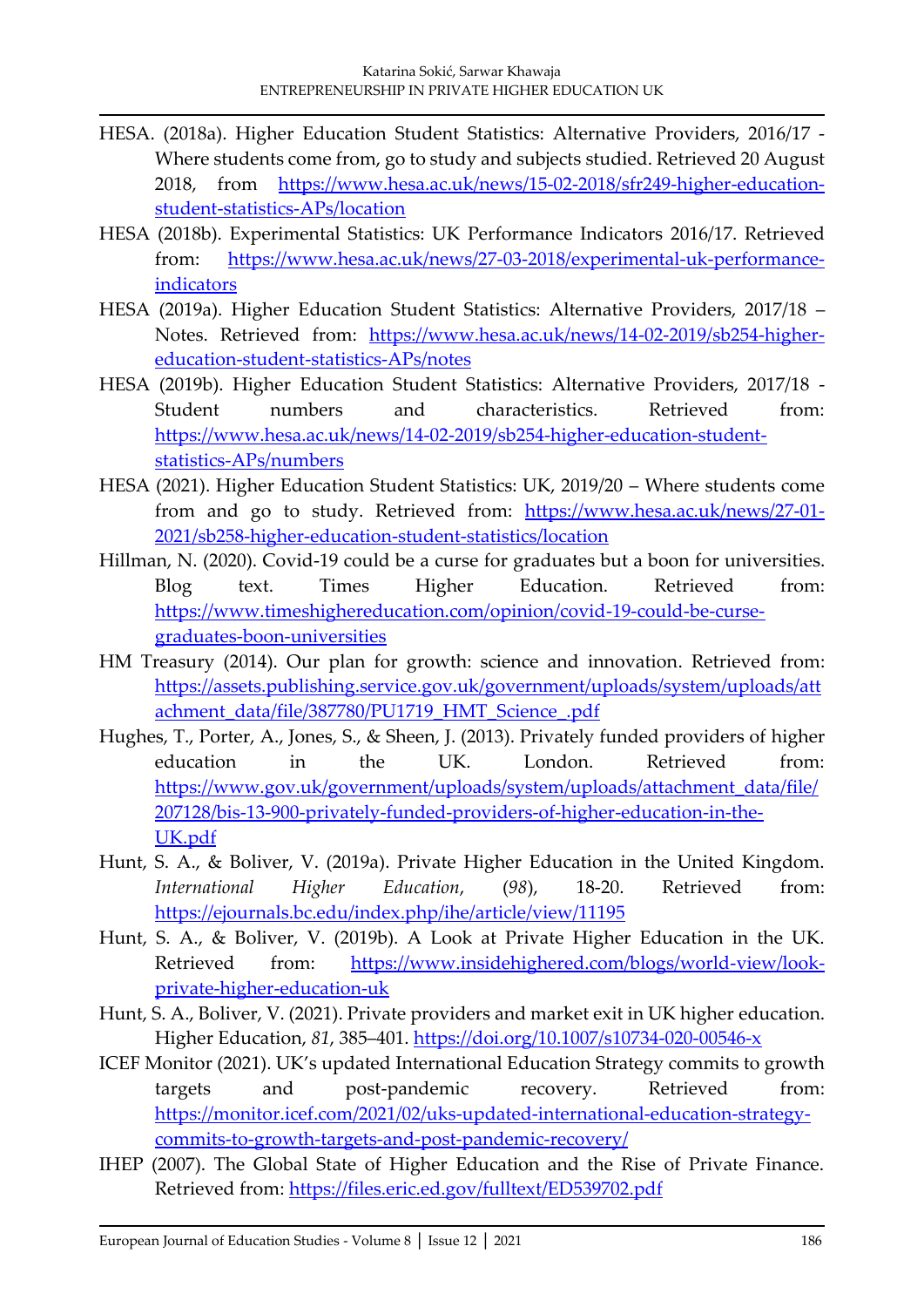- Kara, E., Tonin, M., & Vlassopoulos, M. (2021). Class size effects in higher education: Differences across STEM and non-STEM fields. *Economics of Education Review*, *82*. 102104,<https://doi.org/10.1016/j.econedurev.2021.102104>
- Kruss, G., McGrath, S., Petersen, Ilhaam, Gastrow, M. ( 2015). Higher education and economic development: the importance of building technological capabilities. International Journal of Educational Development, *43*, 22–31. <https://doi.org/10.1016/j.ijedudev.2015.04.011>
- McGrath, S., Thondhlana , J., & Garwe, E. (2021). Internationalisation of higher education and national development: the case of Zimbabwe, Compare: A Journal of Comparative and International Education, *51*(6), 881-900, <https://doi.org/10.1080/03057925.2019.1684241>
- Middlehurst, R., & Fielden, J. (2011). Private Providers in UK Higher Education: some Policy Options. Retrieved from: [www.hepi.ac.uk/455-1969/Private-Providers-in-](http://www.hepi.ac.uk/455-1969/Private-Providers-in-UK-Higher-Education-Some-Policy-Options.html)[UK-Higher-Education-Some-Policy-Options.html](http://www.hepi.ac.uk/455-1969/Private-Providers-in-UK-Higher-Education-Some-Policy-Options.html)
- Open Doors (2020). Report on International Educational Exchange. Retrieved from: <https://opendoorsdata.org/annual-release/>
- Project Atlas (2000). UNESCO, 2020, Retrieved from: <https://iie.widen.net/s/rfw2c7rrbd/project-atlas-infographics-2020>
- Qureshi, F. H. & Khawaja, S. (2021). Is covid-19 transitioning cash cows international students into cats? *European Journal of Education Studies,* 8*(*7*).* <https://doi.org/10.46827/ejes.v8i7.3816>
- Shury, J., Adams, L., Barnes, M., Huntley Hewitt, J., & Oozeerally, T. (2016). Understanding the Market of Alternative Higher Education Providers and their Students in 2014. London: BIS. Retrieved from [https://www.gov.uk/government/publications/alternative-providers-of](https://www.gov.uk/government/publications/alternative-providers-of-highereducation-the-market-and-students-in-2014)[highereducation-the-market-and-students-in-2014](https://www.gov.uk/government/publications/alternative-providers-of-highereducation-the-market-and-students-in-2014)
- Tang, H.-h.H. (2020). The strategic role of world-class universities in regional innovation system: China's Greater Bay Area and Hong Kong's academic profession. Asian Education and Development Studies, Vol. ahead-of-print No. ahead-of-print. <https://doi.org/10.1108/AEDS-10-2019-0163>
- UK Government (2021). International Education Strategy: 2021 update: Supporting recovery*,* driving growth. Retrieved from: [https://www.gov.uk/government/publications/international-education-strategy-](https://www.gov.uk/government/publications/international-education-strategy-2021-update/international-education-strategy-2021-update-supporting-recovery-driving-growth)[2021-update/international-education-strategy-2021-update-supporting-recovery](https://www.gov.uk/government/publications/international-education-strategy-2021-update/international-education-strategy-2021-update-supporting-recovery-driving-growth)[driving-growth](https://www.gov.uk/government/publications/international-education-strategy-2021-update/international-education-strategy-2021-update-supporting-recovery-driving-growth)
- UK Government (2017). Future of Skills & Lifelong Learning. Foresight. Retrieved from: <https://www.gov.uk/government/organisations/government-office-for-science>
- UK Government (2016). Success as a Knowledge Economy: Teaching Excellence, Social Mobility and Student Choice. Retrieved from: [https://assets.publishing.service.gov.uk/government/uploads/system/uploads/att](https://assets.publishing.service.gov.uk/government/uploads/system/uploads/attachment_data/file/523396/bis-16-265-success-as-a-knowledge-economy.pdf) [achment\\_data/file/523396/bis-16-265-success-as-a-knowledge-economy.pdf](https://assets.publishing.service.gov.uk/government/uploads/system/uploads/attachment_data/file/523396/bis-16-265-success-as-a-knowledge-economy.pdf)
- UNESCO (2021). Institute for Statistics, "Education Data." UIS database. Retrieved from: <http://data.uis.unesco.org/>